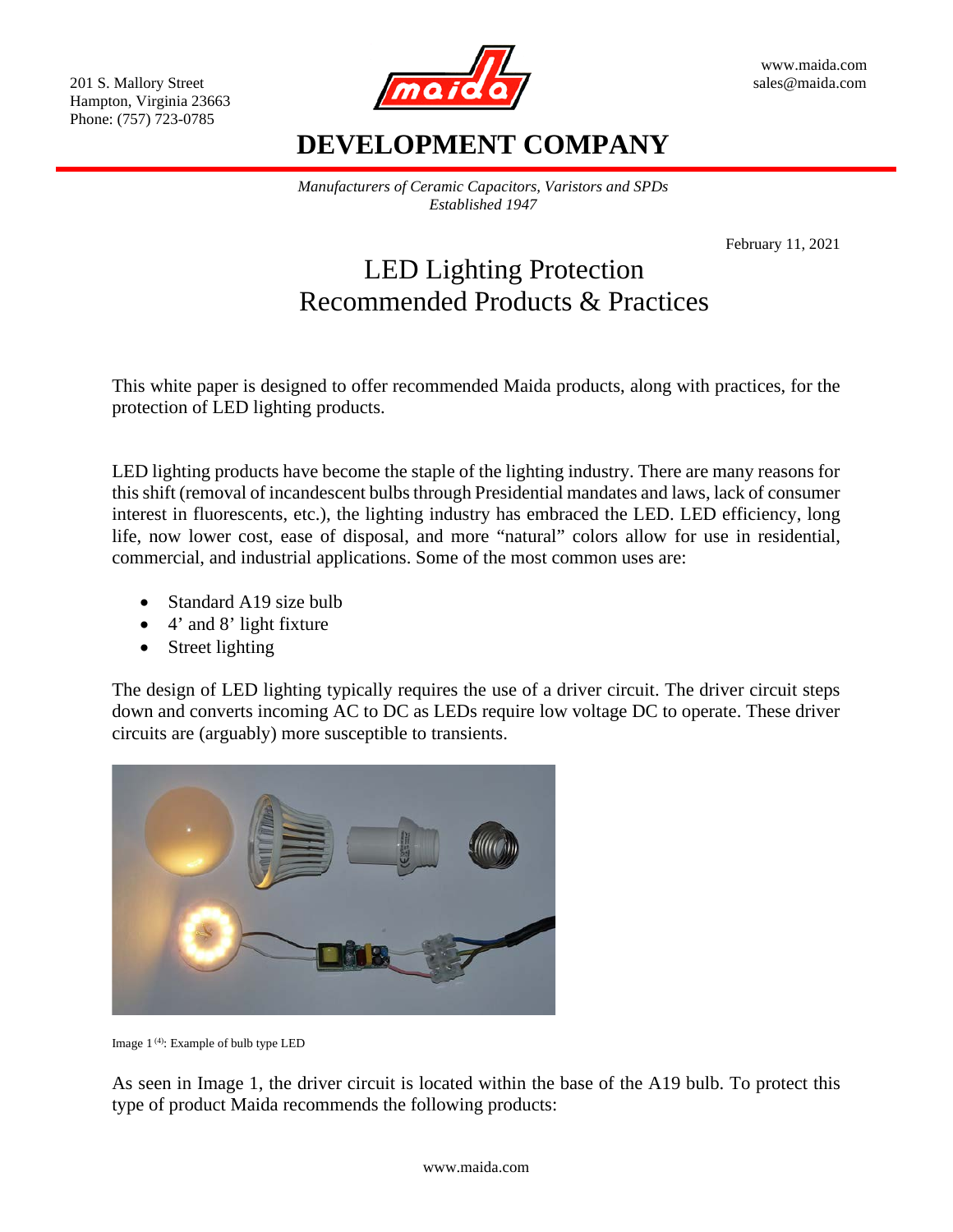

# **DEVELOPMENT COMPANY**

*Manufacturers of Ceramic Capacitors, Varistors and SPDs Established 1947*

- Standard Series varistors [\(Standard Series\)](http://www.maida.com/pdf/Standard%20Series.pdf)
	- o 5mm
	- o 7mm

Larger diameter MOVs can certainly be used, however in most cases the fixtures' physical dimensions will not permit larger devices. Also, transients experienced at the locations used by these types of LEDs are not as severe and smaller diameter MOVs can be used.

The 4' and 8' LED light fixtures are used in residential, commercial, and industrial applications. They are most commonly used in commercial and industrial applications for whole building, office, and parking garages. The products use a much larger driver to power the LED array and are offered in a variety of operating voltages such as: 120VAC, 240VAC, 277VAC, and 480VAC. Many are constructed as universal voltages allowing operation from 95V-277VAC. As a result, better protection is needed to prevent premature failure.



Image 2<sup>(5)</sup>: Example of 4' and 8' LED

As seen in Image 2, there are numerous types, and designs, of 4' and 8' LED light fixtures. For these products Maida recommends the following products:

- Standard Series [\(Standard Series\)](http://www.maida.com/pdf/Standard%20Series.pdf)
	- o 14mm
	- o 20mm
	- o 25mm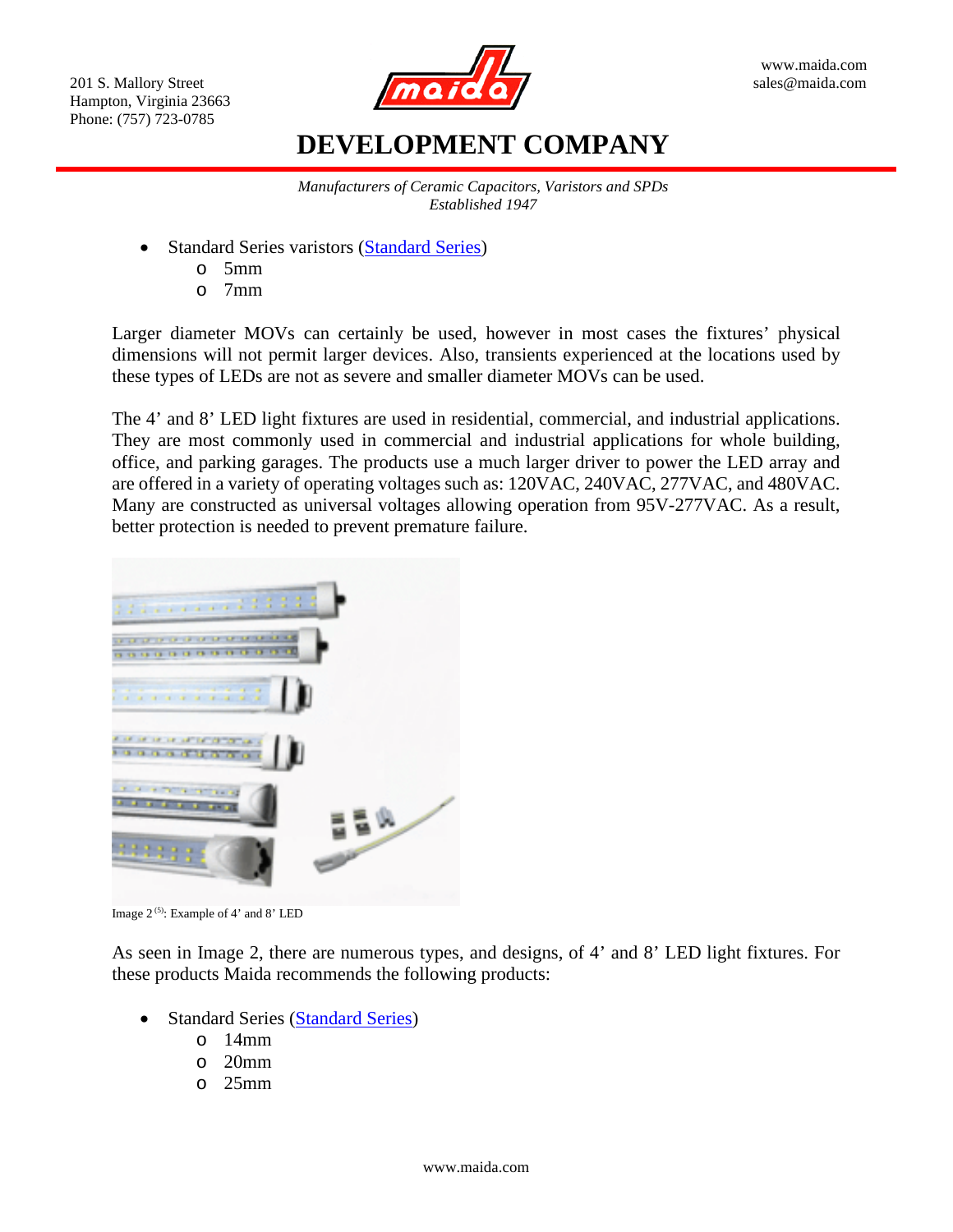Hampton, Virginia 23663 Phone: (757) 723-0785



# **DEVELOPMENT COMPANY**

*Manufacturers of Ceramic Capacitors, Varistors and SPDs Established 1947*

- HC Series [\(HC Series\)](http://www.maida.com/pdf/HC%20Series.pdf)
	- o 12mm
	- $O$  14mm
	- $\circ$  16mm
	- o 20mm
- MPD Series [\(MPD Series\)](http://www.maida.com/pdf/MPD%20Series.pdf)
- MPDS Series [\(MPDS Series\)](http://www.maida.com/pdf/MPDS%20SERIES%20Ver1_4.pdf)

The larger package of the 4' and 8' fixtures allow for much larger MOVs to be used. The MOVs should be installed within the driver, however many lighting fixtures use outsourced drivers and have no control over their design. For products whose drivers do not have integral MOV protection, the use of the MPD or MPDS Series is recommended.

There are numerous designs for LED street lights. Some designs use thin, streamlined enclosures, while others mimic the "cobra-head" design which historically used high pressure sodium lights. These also may, or may not, utilize photo-controls for their on-off function. As in all LED lighting, the street lights use a driver and LED array. As with the 4'/8' fixtures, the drivers used to power the LED may, or may not, use MOVs for their input protection. As LED street lights are much more susceptible to transients due to their locations, surge protection is essential for their operation.



Image  $3^{(6)}$ : Example LED street light Image  $4^{(7)}$ 

Image 4<sup>(7)</sup>: Example LED street light

Images 3 & 4 show examples of these LED designs. For these applications Maida recommends the following products:

- MPD Series [\(MPD Series\)](http://www.maida.com/pdf/MPD%20Series.pdf)
- MPDS Series [\(MPDS Series\)](http://www.maida.com/pdf/MPDS%20SERIES%20Ver1_4.pdf)